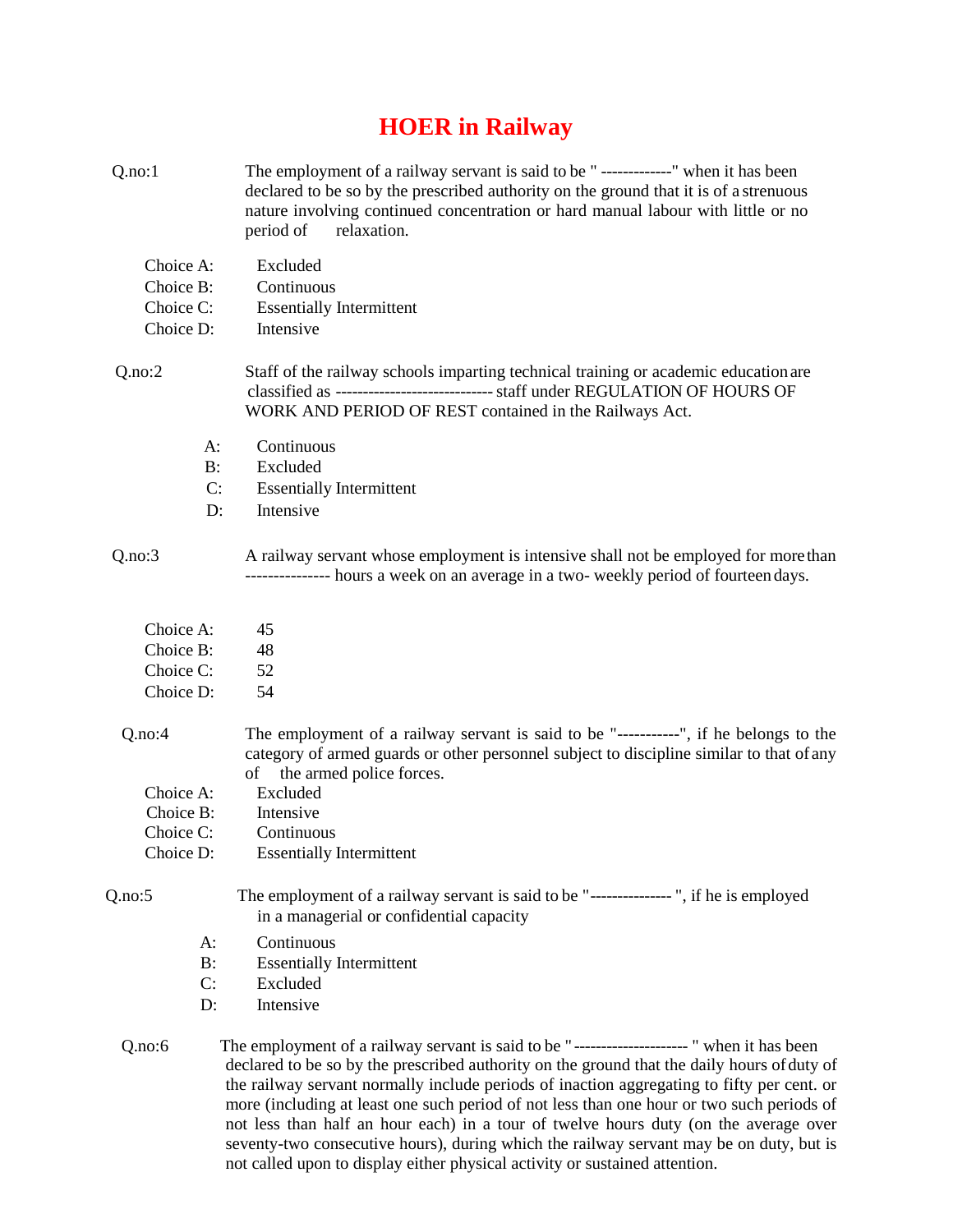| Choice A: Continuous |                                    |  |
|----------------------|------------------------------------|--|
| Choice B: Intensive  |                                    |  |
|                      | Choice C: Essentially Intermittent |  |
| Choice D: Excluded   |                                    |  |

Q.no: 7 A railway servant whose employment is continuous shall not be employed for more than --------------- hours a week on an average in a two- weekly period of fourteen days.

| Choice A: | 48 |
|-----------|----|
| Choice B: | 54 |
| Choice C: | 60 |
| Choice D: | 72 |

Q.no:8 A railway servant whose employment is essentially intermittent shall not be employed for more than --------------------------------- hours in any week.

| Choice A:<br>Choice B: | 60<br>72       |
|------------------------|----------------|
| Choice C:              | 75             |
| Choice D:              | 80             |
| 0:9                    | The $\epsilon$ |

Q.no:9 The employment of staff specified as "supervisory " is classified as -------------- Under REGULATION OF HOURS OF WORK AND PERIOD OF REST contained in the Railways Act.

- Choice A : Supervisory
- Choice B : Excluded
- Choice C : Continuous
- Choice D : Essentially Intermittent

Q.no:10 Railway Servants (Hours of Work & Period of Rest) Rules, 2005 have been made under the powers conferred by-------------------------------------- .

Choice A: Article 309 of the constitution

Choice B: proviso to Article 309 of the constitution

Choice C: Rule 125 of the Indian railway Establishment Code

Choice D: section 136 of the Railways Act, 1989 (24 of 1989)

Q.no:11 Where railway servants are required to perform split-duty, such duty shall besubject to the condition that the spells of duty shall not exceed -------------------- and the number of breaks shall be limited to -- .

| Choice A: | three, two  |
|-----------|-------------|
| Choice B: | two, one    |
| Choice C: | four, three |
| Choice D: | five, three |
|           |             |

Q.no:12 Every Railway Administration shall send each financial year a return in Form 'B' appended to the Railway Servants ( Hours of Work and Period of Rest) Rules,2005 , so as to reach the Regional Labour commissioner not later than the ---------- following the end of the financial year to which relates.

| Choice A: | 30th day of April |
|-----------|-------------------|
| Choice B: | 15th day of May   |
| Choice C: | 31st day of May   |
| Choice D: | 15th day of June  |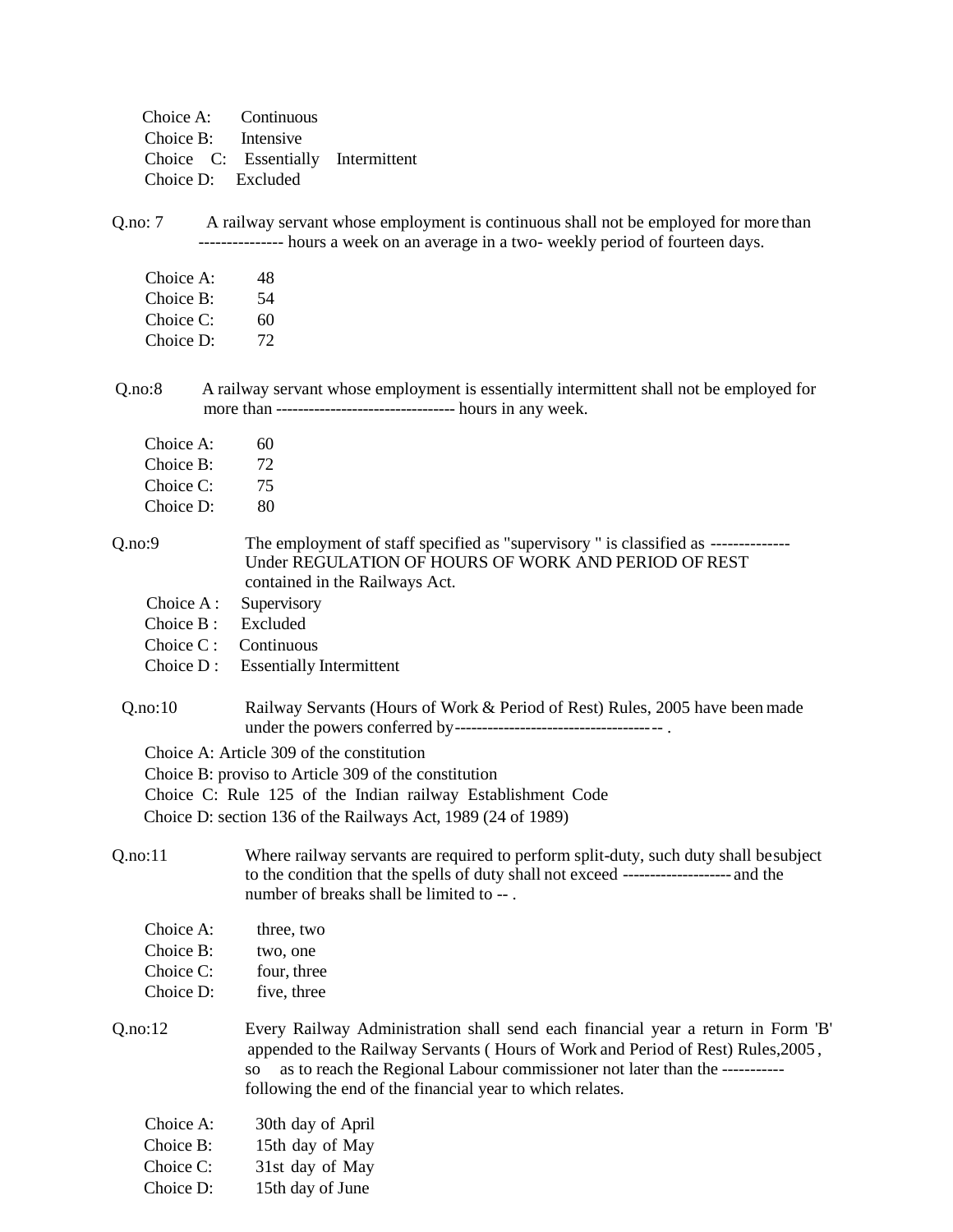| Q.no:13                | No Railway servant classified as Essentially intermittent shall be called on duty unless<br>one has had a rest of not less than -----------------consecutive hours after completion of<br>the previous tour of duty.                                                           |
|------------------------|--------------------------------------------------------------------------------------------------------------------------------------------------------------------------------------------------------------------------------------------------------------------------------|
| Choice A:              | 12                                                                                                                                                                                                                                                                             |
| Choice B:              | 10                                                                                                                                                                                                                                                                             |
| Choice C:              | 8                                                                                                                                                                                                                                                                              |
| Choice D:              | 6                                                                                                                                                                                                                                                                              |
| Q.no:14                | No Railway servant classified as Continuous shall be called on duty unless one has<br>had a rest of not less than ---- consecutive hours after completion of the previous tour<br>of duty.                                                                                     |
| Choice A:              | 12                                                                                                                                                                                                                                                                             |
| Choice B:              | 10                                                                                                                                                                                                                                                                             |
| Choice C:              | 8                                                                                                                                                                                                                                                                              |
| Choice D:              | 14                                                                                                                                                                                                                                                                             |
| Q.no:15                | Railway servant whose employment is essentially Intermittent, shall be granted rest of<br>not less than -------------- consecutive hours including a full night                                                                                                                |
| Choice A:              | 22                                                                                                                                                                                                                                                                             |
| Choice B:              | 24                                                                                                                                                                                                                                                                             |
| Choice C:              | 28                                                                                                                                                                                                                                                                             |
| Choice D:              | 30                                                                                                                                                                                                                                                                             |
| Q.no:16                | No Railway servant classified as Intensive shall be called on duty unless one has had a<br>rest of not less than -------- consecutive hours after completion of the previous tour<br>of<br>duty.                                                                               |
|                        |                                                                                                                                                                                                                                                                                |
|                        |                                                                                                                                                                                                                                                                                |
| Choice A:<br>Choice B: | 8<br>10                                                                                                                                                                                                                                                                        |
| Choice C:              | 12                                                                                                                                                                                                                                                                             |
| Choice D:              | 16                                                                                                                                                                                                                                                                             |
| Q.no: 17               | Railway servant whose employment is Intensive or Continuous shall be granted, every<br>week commencing on a Sunday, rest of not less than----------consecutive hours.                                                                                                          |
| Choice A:              | 24                                                                                                                                                                                                                                                                             |
| Choice B:              | 28                                                                                                                                                                                                                                                                             |
| Choice C:              | 30                                                                                                                                                                                                                                                                             |
| Choice D:              | 36                                                                                                                                                                                                                                                                             |
| Q.no:18                | Locomotive or traffic running staff shall be granted, each month, a rest of at least------<br>periods of not less than twenty two consecutive hours of each, or a rest of at least<br>------ periods of not less than thirty consecutive hours of each including a full night. |
| Choice A:              | 4,3                                                                                                                                                                                                                                                                            |
| Choice B:              | 6,4                                                                                                                                                                                                                                                                            |
| Choice C:<br>Choice D: | 5,3<br>5,4                                                                                                                                                                                                                                                                     |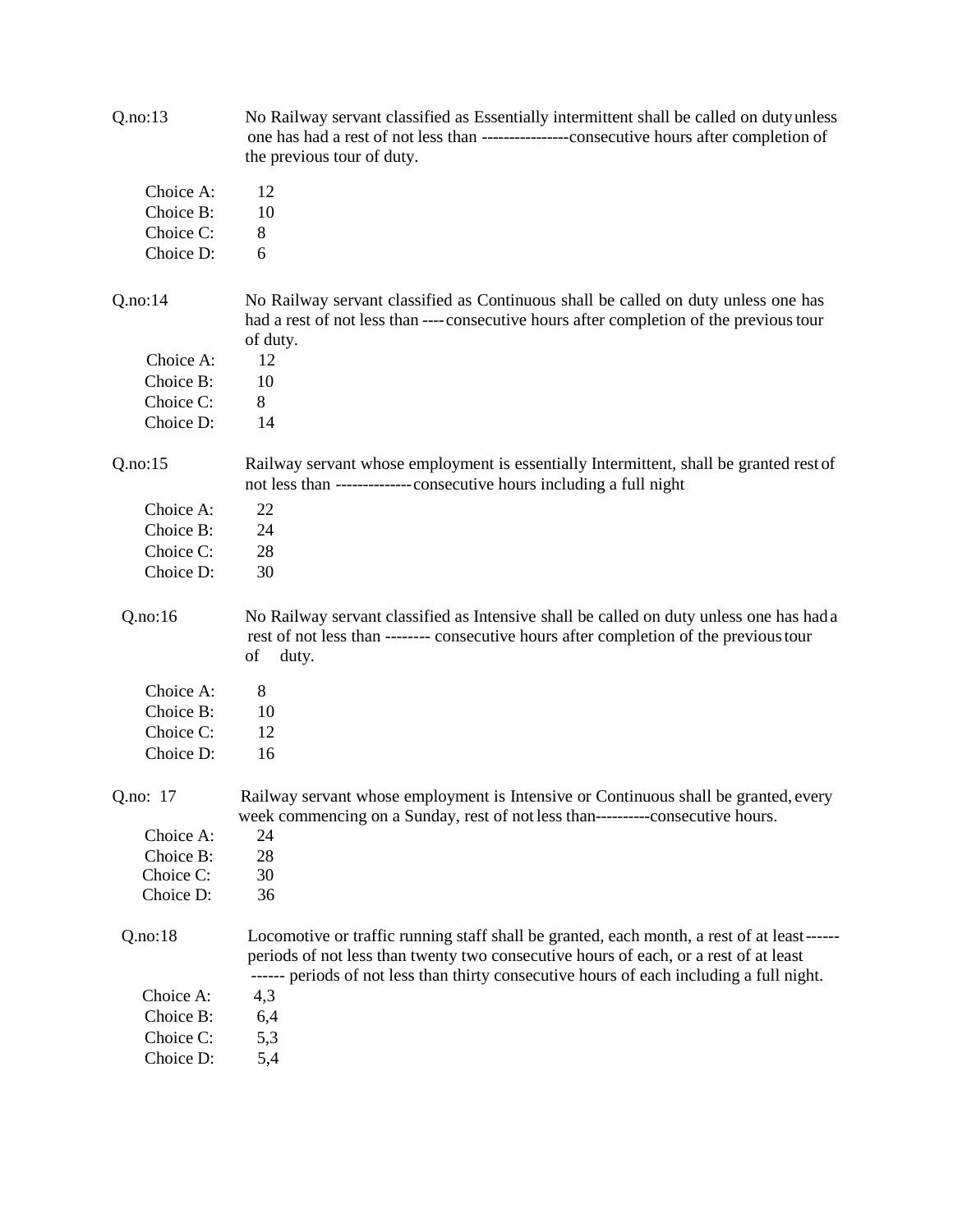| Q.no:19   | All employments of Railway servants except those excluded from the purview of<br>the Hours of Employment Regulations are assumed to be--.                                                                                  |
|-----------|----------------------------------------------------------------------------------------------------------------------------------------------------------------------------------------------------------------------------|
| Choice A: | 'Excluded'                                                                                                                                                                                                                 |
| Choice B: | 'Continuous'                                                                                                                                                                                                               |
| Choice C: | 'Supervisory'                                                                                                                                                                                                              |
| Choice D: | 'Essentially Intermittent"                                                                                                                                                                                                 |
|           |                                                                                                                                                                                                                            |
| Q.no:20   | As per Railway Servants (Hours of Work and Period of Rest) Rules, 2005 'short off'<br>means a period of rest which in the case of essentially intermittent workers is less<br>than --------- hours.                        |
| Choice A: | 8                                                                                                                                                                                                                          |
| Choice B: | 9                                                                                                                                                                                                                          |
| Choice C: | 10                                                                                                                                                                                                                         |
| Choice D: | 11                                                                                                                                                                                                                         |
|           |                                                                                                                                                                                                                            |
| Q.no:21   | As per Railway Servants (Hours of Work and Period of Rest) Rules, 2005 'short off'<br>means a period of rest which in the case of continuous worker is less than -----<br>hours.                                           |
| Choice A: | 9                                                                                                                                                                                                                          |
| Choice B: | 10                                                                                                                                                                                                                         |
| Choice C: | 11                                                                                                                                                                                                                         |
| Choice D: | 12                                                                                                                                                                                                                         |
| Q.no:22   | As per Railway Servants (Hours of Work and Period of Rest) Rules, 2005 'short off<br>means a period of rest which in the case of intensive workers is less than<br>hours<br>in a mixed roster of 6 and 8 hours duty.       |
| Choice A: | 10                                                                                                                                                                                                                         |
| Choice B: | 12                                                                                                                                                                                                                         |
| Choice C: | 14                                                                                                                                                                                                                         |
| Choice D: | 16                                                                                                                                                                                                                         |
|           |                                                                                                                                                                                                                            |
| Q.no:23   | As per Railway Servants (Hours of Work and Period of Rest) Rules, 2005 'full-<br>night' means the period between------------------------                                                                                   |
| Choice A: | 10.00 p.m. and 6.00 a.m.                                                                                                                                                                                                   |
| Choice B: | 8.00 p.m. and 6.00 a.m.                                                                                                                                                                                                    |
| Choice C: | 6.00 p.m. and 6.00 a.m.                                                                                                                                                                                                    |
| Choice D: | 10.00 p.m. and 5.00 a.m.                                                                                                                                                                                                   |
|           |                                                                                                                                                                                                                            |
| Q.no:24   | As per Railway Servants (Hours of Work and Period of Rest) Rules, 2005 the power to<br>declare the employment of railway servants as 'intensive' or 'essentially intermittent'<br>shall vest in the ---------------------- |
| Choice A: | head of the Railway administration                                                                                                                                                                                         |
| Choice B: | head of the Department                                                                                                                                                                                                     |
| Choice C: | head of the Divisional administration                                                                                                                                                                                      |
| Choice D: | Railway Board                                                                                                                                                                                                              |
|           |                                                                                                                                                                                                                            |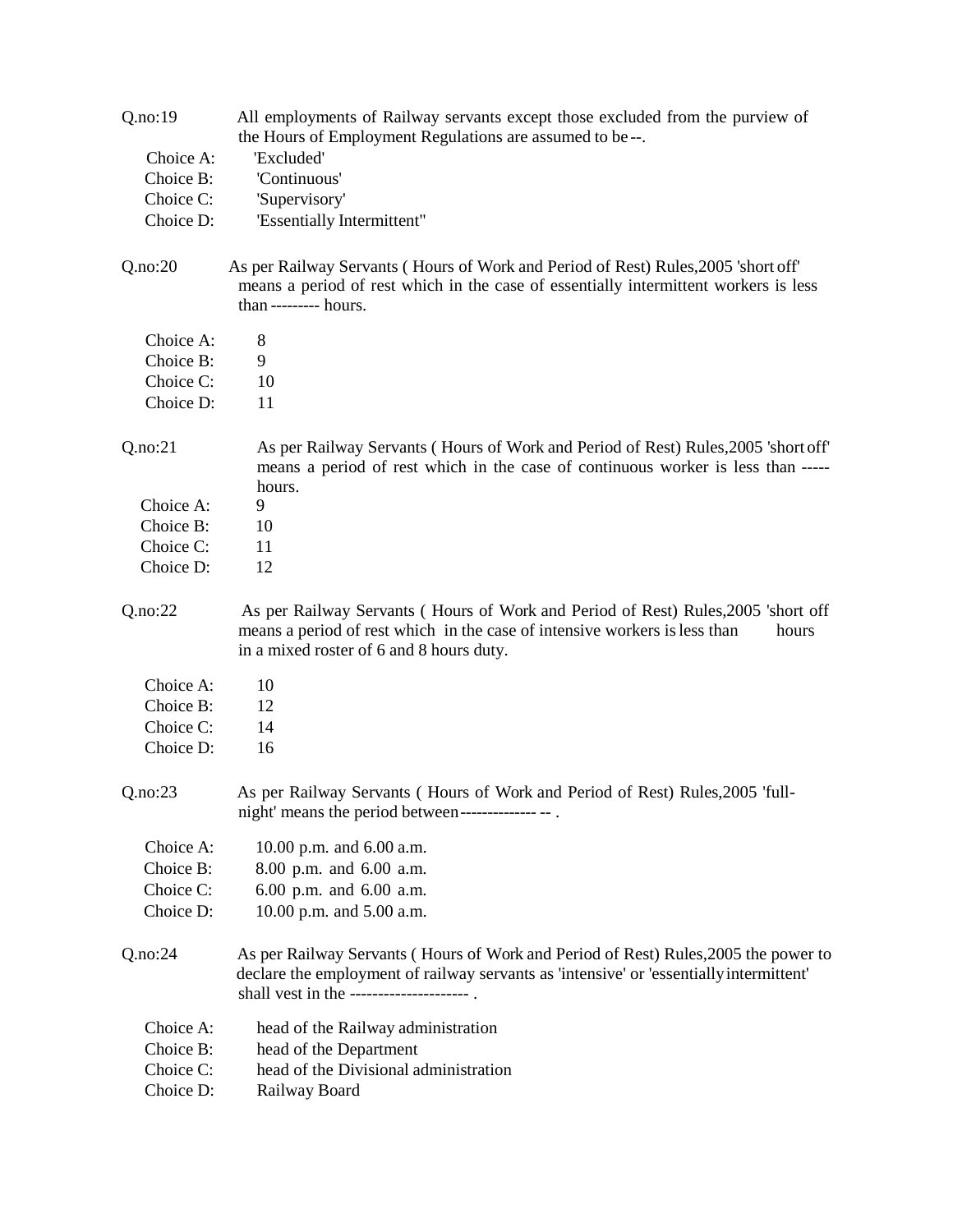| Q.no:25   | In the case of an employment of 'continuous' nature, the railway servant whose place of<br>residence is beyond 1.6 kilometers from the place of duty, -------------- hours of split-<br>duty shall be treated as equivalent to eight hours of normal duty.                               |
|-----------|------------------------------------------------------------------------------------------------------------------------------------------------------------------------------------------------------------------------------------------------------------------------------------------|
| Choice A: | six                                                                                                                                                                                                                                                                                      |
| Choice B: | seven                                                                                                                                                                                                                                                                                    |
| Choice C: | nine                                                                                                                                                                                                                                                                                     |
| Choice D: | ten                                                                                                                                                                                                                                                                                      |
| Q.no:26   | As per the Railway Servants (Hours of Work and Period of Rest)<br>Rules, 2005,-------------------may specify any category of railway staff to be treated as<br>consideration that such staff are available on call.<br>'Excluded' on the                                                 |
| Choice A: | the Ministry of Railways                                                                                                                                                                                                                                                                 |
| Choice B: | the Ministry of Labour                                                                                                                                                                                                                                                                   |
| Choice C: | the Chief Labour Commissioner                                                                                                                                                                                                                                                            |
| Choice D: | the Regional Labour Commissioner                                                                                                                                                                                                                                                         |
| Q.no:27   | Principle of averaging for payment of overtime allowance shall apply to which<br>among the following?<br>1) running staff<br>2) operating staff<br>3) shift workers                                                                                                                      |
|           | 4) railway servants whose work is connected with the work of any of the above<br>categories                                                                                                                                                                                              |
| Choice A: | 1 and 2                                                                                                                                                                                                                                                                                  |
| Choice B: | $\overline{2}$                                                                                                                                                                                                                                                                           |
| Choice C: | 1,2,3                                                                                                                                                                                                                                                                                    |
| Choice D: | $1,2,3$ and 4                                                                                                                                                                                                                                                                            |
| Q.no:28   | As per the Railway Servants (Hours of Work and Period of Rest) Rules, 2005,shall<br>specify the railway servants or classes of who shall be treated as supervisory staff.                                                                                                                |
| Choice A: | the General Manager                                                                                                                                                                                                                                                                      |
| Choice B: | the Railway Board                                                                                                                                                                                                                                                                        |
| Choice C: | the Regional Labour Commissioner                                                                                                                                                                                                                                                         |
| Choice D: | the Ministry of Labour, Government of India                                                                                                                                                                                                                                              |
| Q.no:29   | As per the Railway Servants (Hours of Work and Period of Rest) Rules, 2005, any<br>railway servant aggrieved by the declaration of his employment as 'intensive' or<br>'essentially intermittent' may, within ninety days from the date of such declaration, prefer<br>an appeal to the: |
| Choice A: | General Manager                                                                                                                                                                                                                                                                          |
| Choice B: | Railway Board                                                                                                                                                                                                                                                                            |
| Choice C: | Regional Labour commissioner                                                                                                                                                                                                                                                             |
| Choice D: | Secretary, Ministry of Labour, Govt. of India                                                                                                                                                                                                                                            |
| Q.no:30   | The maximum time required to do preparatory or complementary work or                                                                                                                                                                                                                     |
| Choice A: | B: 4.5 hours a week Choice<br>C: 6 hours a week<br>3 hours a week Choice                                                                                                                                                                                                                 |
| Choice D: | 3 hours a day                                                                                                                                                                                                                                                                            |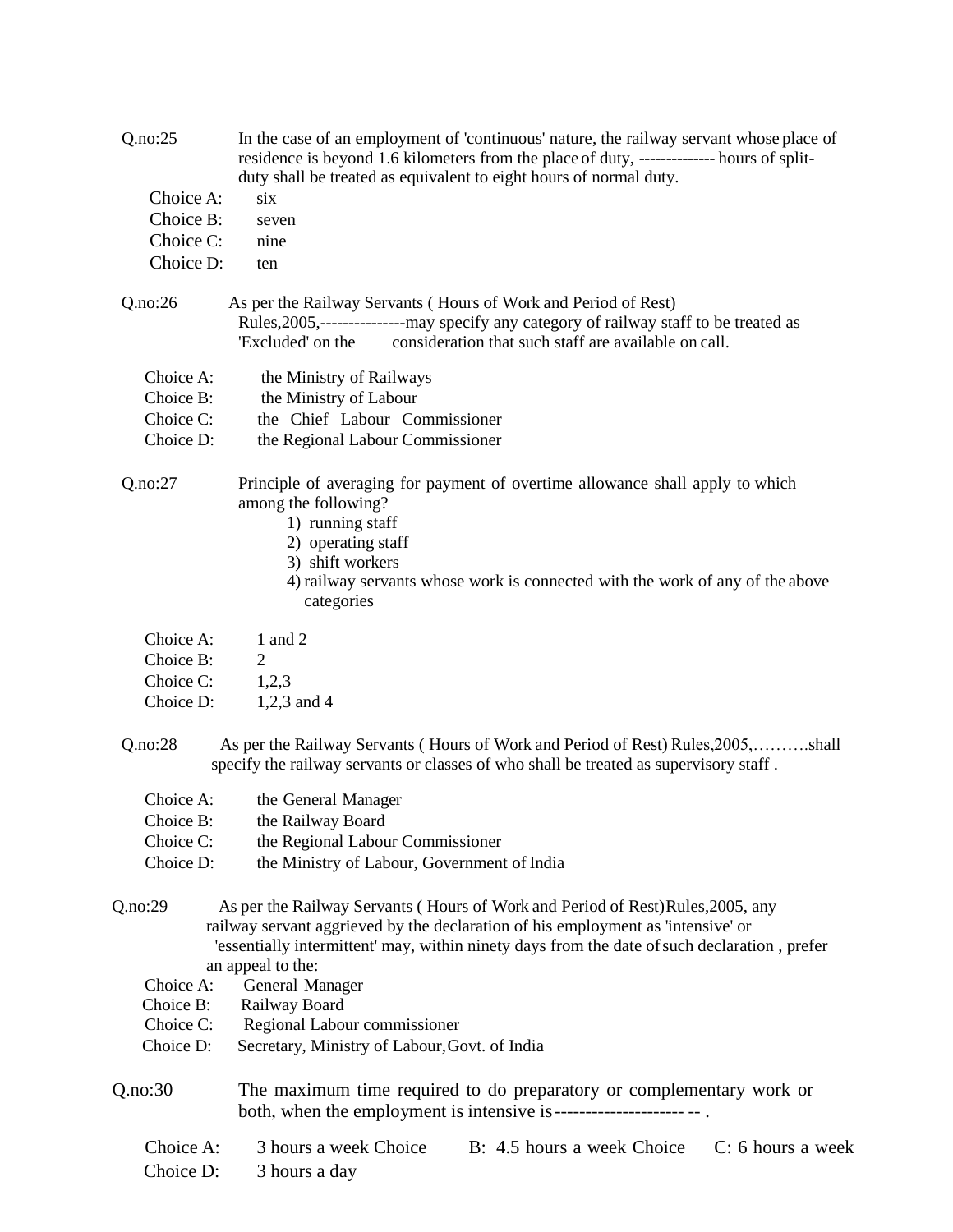- Q.no:31 The time required for preparatory or complementary work by the running staff shall be deemed to be hours a week.
- Choice A: 0
- Choice  $B: 2$
- Choice C: 4
- Choice D: 6
- Q.no:32 In the case of employment of a 'continuous' nature , the time assessed for doing 'preparatory or complementary work between ----------- and one hour per day should be treated as one hour's work.
	- Choice A: 15 minutes
	- Choice B: 30 minutes
	- Choice C: 20 minutes
	- Choice D: 45 minutes
- Q.no:33 The maximum time required to do preparatory or complementary work or both, when the employment of a railway servant is continuous, is ----------------------- .
	- Choice A: 3 hours a week
	- Choice B: 5 hours a week
	- Choice C: 4.5 hours a week
	- Choice D: 6 hours a week
- Q.no:34 As per the Railway Servants ( Hours of Work and Period of Rest) Rules,2005 continuous application to work with little or no periods of relaxation should be considered to have been satisfied where the periods of rest, inaction or relaxation do not aggregate--------- hours or more in a cycle of 24 hours or one hour or more in a shift of ------ hours.
	- Choice A: 4.8
	- Choice B: 6,8
	- Choice C: 6.6
	- Choice D: 8.8
- Q.no:35 The work of an employee is to be regarded a 'essentially intermittent ' if his daily duty hours include one period of inaction of not less than one hour, or two such periods of not less than half an hour each and various periods of inaction aggregating -------- percent or more.
	- Choice A: 50
	- Choice B: 60
	- Choice C: 40
	- Choice D: 30
- Q.no: 36 The work of an employee is to be regarded a 'essentially intermittent ' if his daily duty hours include one period of inaction of not less than hour/s, or two such periods of not less than---------------- hour each and various periods of inaction aggregating 50 percent or more. Choice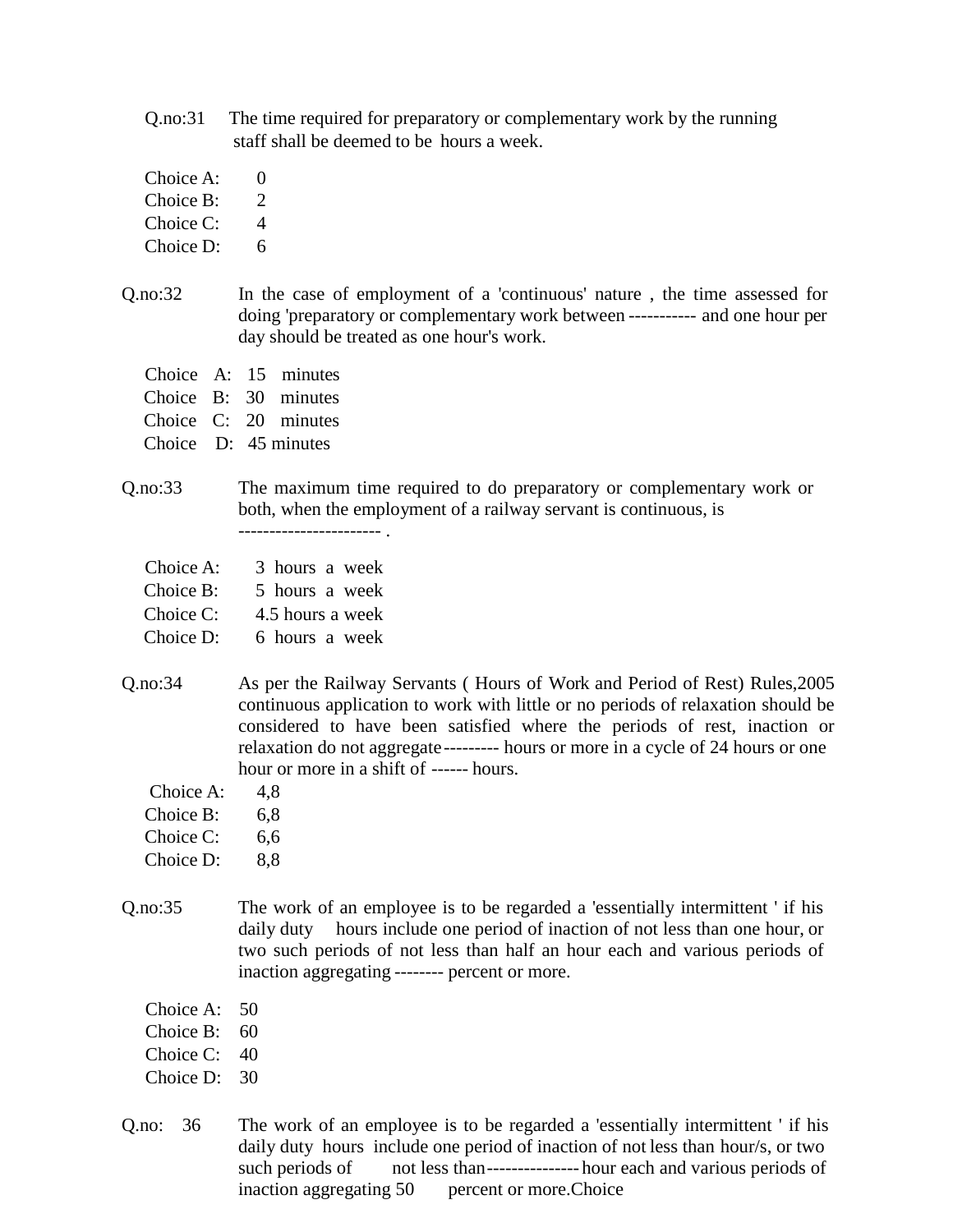|                                                  | A: two, one Choice<br>B: one, half an Choice<br>C: two, half an Choice<br>D: half, half an                                                                                                                                                                                                                                                                                                   |
|--------------------------------------------------|----------------------------------------------------------------------------------------------------------------------------------------------------------------------------------------------------------------------------------------------------------------------------------------------------------------------------------------------------------------------------------------------|
| Q.no:37                                          | The standard hours of duty for Intensive class of employment of Railway<br>servants shall<br>$be$ -------------------- --                                                                                                                                                                                                                                                                    |
|                                                  | Choice A: 40 hours a week                                                                                                                                                                                                                                                                                                                                                                    |
|                                                  | Choice B: 42 hours a week                                                                                                                                                                                                                                                                                                                                                                    |
|                                                  | Choice C: 45 hours a week                                                                                                                                                                                                                                                                                                                                                                    |
|                                                  | Choice D: 48 hours a week                                                                                                                                                                                                                                                                                                                                                                    |
| Q.no:38                                          | The standard hours of duty for Continuous class of employment of Railway<br>servants shall be ------------ hours a week.                                                                                                                                                                                                                                                                     |
| Choice A:                                        | 40                                                                                                                                                                                                                                                                                                                                                                                           |
| Choice B:                                        | 42                                                                                                                                                                                                                                                                                                                                                                                           |
| Choice C:                                        | 45                                                                                                                                                                                                                                                                                                                                                                                           |
| Choice D:                                        | 48                                                                                                                                                                                                                                                                                                                                                                                           |
| Q.no:39                                          | The standard hours of duty for Essentially intermittent class of employment of                                                                                                                                                                                                                                                                                                               |
|                                                  | Railway servants shall be hours a week.                                                                                                                                                                                                                                                                                                                                                      |
| Choice A:                                        | 40                                                                                                                                                                                                                                                                                                                                                                                           |
| Choice B:                                        | 45                                                                                                                                                                                                                                                                                                                                                                                           |
| Choice C:                                        | 48                                                                                                                                                                                                                                                                                                                                                                                           |
| Choice D:                                        | 60                                                                                                                                                                                                                                                                                                                                                                                           |
| Q.no:40                                          | As per Railway Servants (Hours of Work and Period of Rest)<br>Rules, 2005 "Railway<br>servants employed in confidential capacity"<br>includes-<br>1) Stenographers working either in a separate confidential cell or attached<br>to the officers in Administrative offices<br>2) Cypher operators                                                                                            |
|                                                  | 3) Confidential Assistants and Personal Assistants                                                                                                                                                                                                                                                                                                                                           |
|                                                  | 4) Any other Railway servant who may be so specified                                                                                                                                                                                                                                                                                                                                         |
| Choice A:<br>Choice B:<br>Choice C:<br>Choice D: | 2 and 3<br>$1,2$ and 3<br>only<br>3<br>1,2,3 and 4                                                                                                                                                                                                                                                                                                                                           |
| Q.no:41                                          | As per Railway Servants (Hours of Work and Period of Rest) Rules, 2005<br>'Roadside station' means a station other than-<br>1) an important junction station<br>2) a station with marshalling yard<br>3) an important terminal station<br>4) a station where a separate goods office under a supervisory Goods<br>Clerk, in the grade of Head Goods clerk or a higher rank has been Provided |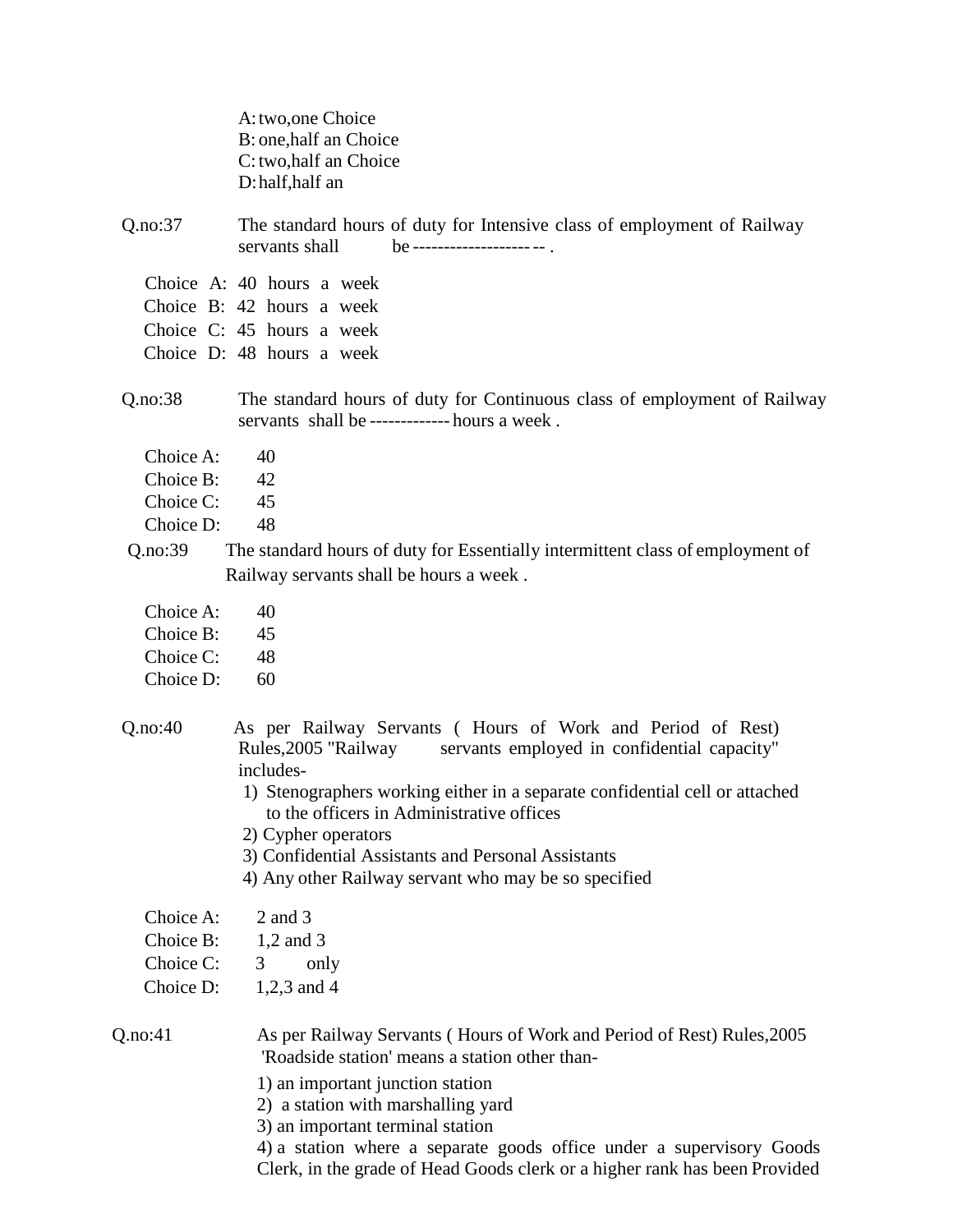| Choice A: | ı       |
|-----------|---------|
| Choice B: | 1,2     |
| Choice C: | 1,2,3   |
| Choice D: | 1,2,3,4 |
|           |         |

- Q.no: 42 As per Railway Servants ( Hours of Work and Period of Rest) Rules,2005 'short off' means a period of rest which in the case of intensive workers is less than ---------- hours in a roster of six hours duty.
	- Choice A: 10
	- Choice B: 12
	- Choice C: 14
	- Choice D: 16
- Q.no: 43 Where the time assessed for doing preparatory or complementary work is under ----- minutes per day, the same shall not be treated as duty and shall not be exhibited in the roster.
	- Choice  $A: 5$
	- Choice B: 15
	- Choice C: 20
	- Choice D: 30
- Q.no:44 Which among the following statements about leave reserve are correct? The sanctioned strength of Group 'C' and 'D' staff includes a leave reserve provision, which varies according to the essentiality of providing relief to the Railway servants who

1) avail leave

2) are absent on various counts i.e., joining time on transfer, vision tests, training courses, court attendance, attendance at enquiries, PNM meetings, selections etc.

- Choice A: 1 only
- Choice B: 2 only
- Choice  $C: 1$  or 2
- Choice D: None of the above
- Q.no: 45 Which among the following statements about leave reserve are true? The provision of leave reserves as per percentages will apply to the permanent posts. 1) Leave reserves with reference to the temporary posts should be provided at 7/8th of the percentages prescribed in respect of permanent posts. 2) In the case of Loco Running Staff and Guards, the leave reserves may be provided at the maximum of 30% and 25% respectively.
	- A: 3 only B: 1 and 3 only

C: 1 and 2 only D:  $1,2$  and 3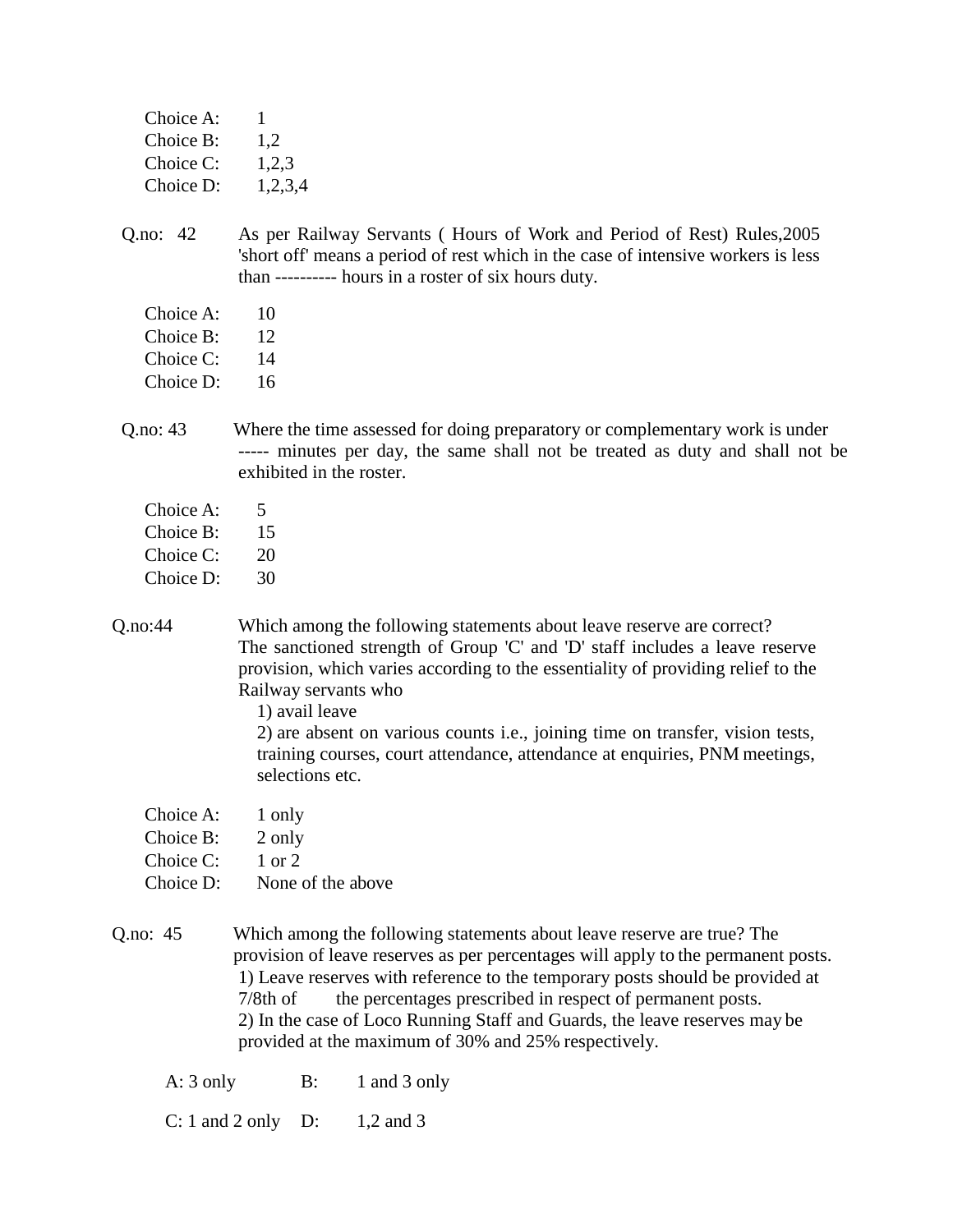Q.no:46 Which among the following statements about Leave reserve are correct? 1) Ordinarily, the leave reserves should be provided in the lowest categoryin each normal promotion group. 2) Categories where the leave reserves have been permitted to be provided in intermediate grades have been specified. 3) Leave reserve should not be provided in the categories of staff of Railway Schools who get holidays during the vacation and who have been excluded from the scope of Hours of Employment Regulations

A: 1 only B: 1 and 2 only

C: 1 and 3 only D: 1,2 and 3

Q.no: 47 As per Railway Servants ( Hours of Work and Period of Rest) Rules,2005 'long- on'------------------------------------------ means a period of duty over hours in the case of 'intensive' workers, over hours in the case of 'continuous' workers and over ----------- hours in the case of 'essentially intermittent' workers.

- Choice A: eight,nine,twelve
- Choice B: six, eight, ten
- Choice C: eight, nine, ten
- Choice D: eight,ten,twelve

Q.no:48 In the case of Loco Running Staff and Guards, the leave reserves may provided at the maximum of --------- and------------respectively.

| Choice A: | 30%, 25% |
|-----------|----------|
| Choice B: | 40%, 35% |
| Choice C: | 35%, 25% |
| Choice D: | 30%, 20% |

## Q.no:49 What is the maximum and minimum percentage of leave reserve permissible?

| Choice A: | 12.5 and 10 |
|-----------|-------------|
| Choice B: | 16 2/3,12.5 |
| Choice C: | 25,10       |
| Choice D: | 30,12.5     |

Q. no:50 According to HOER rules. In How many parts , Railway Servants are Classified:-

| Choice A: | 03   |
|-----------|------|
| Choice B: | 02   |
| Choice C: | (1)5 |
| Choice D: | 04   |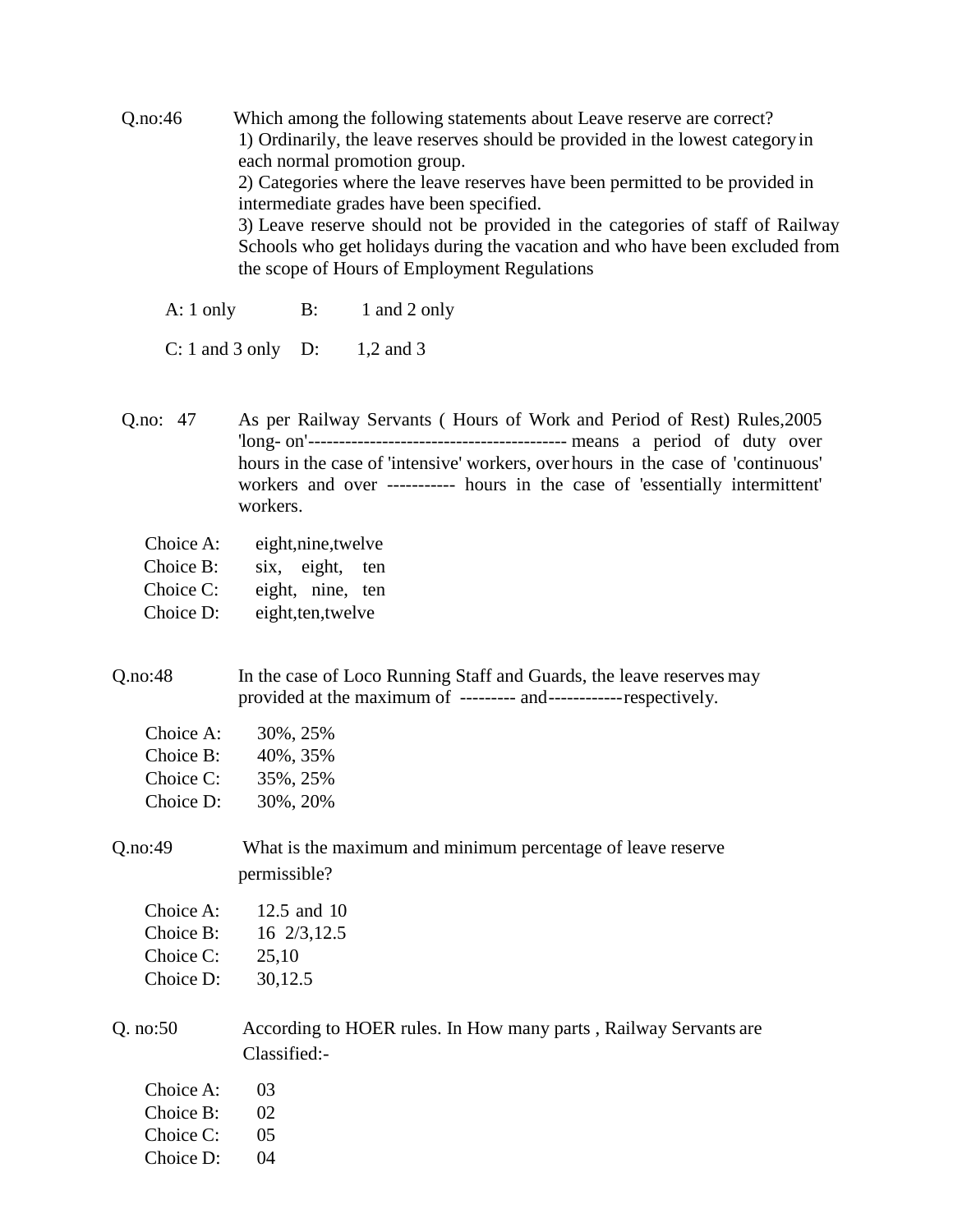| Q. no:51                                         | In Hoer rules, examples of excluded:                                                                                                                                                                                                             |
|--------------------------------------------------|--------------------------------------------------------------------------------------------------------------------------------------------------------------------------------------------------------------------------------------------------|
| Choice A:<br>Choice B:<br>Choice C:<br>Choice D: | Staff employed in a confidential capacity<br>Staff of railway schools imparting technical training or academic education<br>Telephone operator<br>Both A and B                                                                                   |
| Q. no:52                                         | In Hoer rules, examples of continuous:                                                                                                                                                                                                           |
| Choice A:<br>Choice B:<br>Choice C:<br>Choice D: | Telephone Operator<br>Section Controllers<br>Clerk<br>Only C                                                                                                                                                                                     |
| Q. no:53                                         | Full form of RLT in Railway:-                                                                                                                                                                                                                    |
| Choice A:<br>Choice B:<br>Choice C:<br>Choice D: | Regional Leadership Team<br>Railway Labour Tribunal<br>Both A and B<br>None of Above                                                                                                                                                             |
| Q. no: 54                                        | Any Railway Servant or Railway Administration aggrieved by a decision of the<br>Regional Labour Commissioner before the expiry of how many days from the<br>date on which the decision of Regional Labour Commisioner is communicated to<br>him. |
| Choice A:                                        | 80<br>days                                                                                                                                                                                                                                       |
| Choice B:                                        | days<br>90                                                                                                                                                                                                                                       |
| Choice C:                                        | 60<br>days                                                                                                                                                                                                                                       |
| Choice D:                                        | 100 days                                                                                                                                                                                                                                         |
| Q. no: 55                                        | The following categories of staff of the heath & Medical Department shall be<br>treated as 'excluded $(V)$ of clause $(C)$ of Section 130, namely-                                                                                               |
| Choice A:                                        | <b>Matrons</b>                                                                                                                                                                                                                                   |
| Choice B:                                        | Lady Heath Visitors                                                                                                                                                                                                                              |
| Choice C:                                        | Both A<br>and B                                                                                                                                                                                                                                  |
| Choice D:                                        | None of the Above                                                                                                                                                                                                                                |
| Q. no: 56                                        | Strenuous nature of the work tending to cause mental or physical strain is                                                                                                                                                                       |
|                                                  | comes under which classification of Hoer rule:                                                                                                                                                                                                   |
| Choice A:                                        | Continuous                                                                                                                                                                                                                                       |
| Choice B:                                        | Intensive                                                                                                                                                                                                                                        |
| Choice C:                                        | Excluded                                                                                                                                                                                                                                         |
| Choice D:                                        | None of the Above                                                                                                                                                                                                                                |
| Q. no: 57                                        | 'Roadside station' means a station other than Choice A: an important junction                                                                                                                                                                    |

station;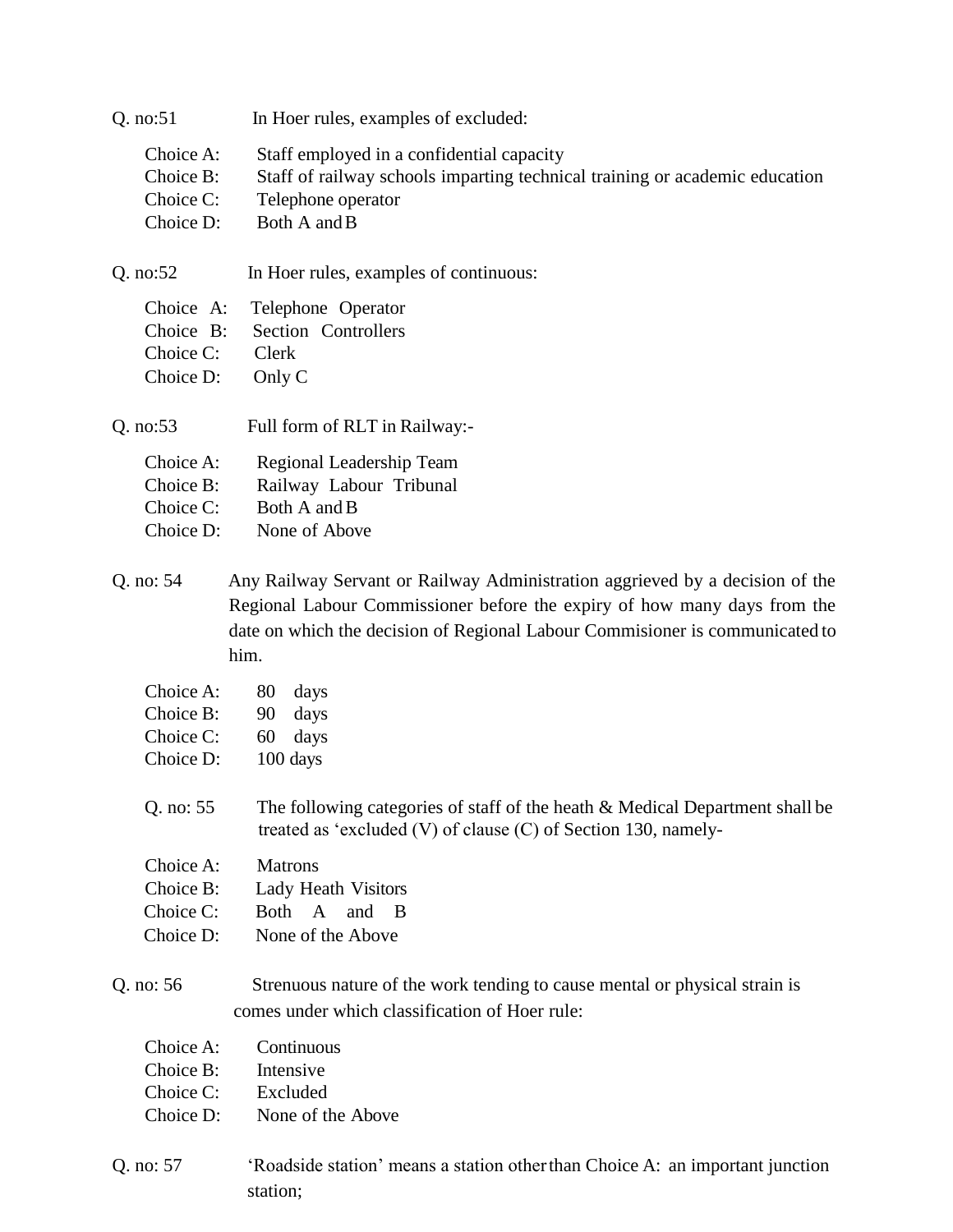| Choice B:<br>Choice C:<br>Choice D: | a station with marshalling yard;<br>an important terminal station;<br>all the above                                                                                                     |
|-------------------------------------|-----------------------------------------------------------------------------------------------------------------------------------------------------------------------------------------|
| Q. no: 58                           | The rostered hours of work of Railways servants shall consist of                                                                                                                        |
| Choice A:                           | standard hours of duty                                                                                                                                                                  |
| Choice B:                           | additional hours as may be prescribed in the case of Certain Categories<br>classified as essentially intermittent                                                                       |
| Choice C:                           | time required to do preparatory work or both for those who are required to do<br>such work.                                                                                             |
| Choice D:                           | all the above                                                                                                                                                                           |
| Q. no: 58                           | In the case of employment of a 'continuous' nature, the time accessed for<br>doing 'prep. or comp. work between 15 minutes of and less than 45 minutes per<br>day should be treated as: |
| Choice A:                           | hour<br>$\mathbf{1}$<br>work                                                                                                                                                            |
| Choice B:                           | half an hour's work                                                                                                                                                                     |
| Choice C:                           | Both A and B                                                                                                                                                                            |
| Choice D:                           | None of the above                                                                                                                                                                       |
| Q. no: 59                           | In the case of 'Intensive' and 'E.I.' categories the time accessed for doing<br>between 15 minutes of and less than 30 minutes per day should be treated as:                            |
| Choice A:                           | 1 hour work                                                                                                                                                                             |
| Choice B:                           | half an hour's work                                                                                                                                                                     |
| Choice C:                           | Both A and B                                                                                                                                                                            |
| Choice D:                           | None of the above                                                                                                                                                                       |

Q. no: 60 The time required for preparatory or complementary work by the running staff shall be deemed to be:-

- Choice A: 4 hours a week
- Choice B: 5 hours a week
- Choice C: 6 hours a week
- Choice D: 3 hours a week
- Q. no: 61 Where the time accessed for doing prep. Or comp. work is under 15 minutes per day , the same :
	- Choice A: Shall be treated as duty
	- Choice B: Shall not be treated as duty
	- Choice C: Shall not be exhibited in the roster
	- Choice D: Both B and C
- Q. no: 62 A station which is not a junction but from which trains are ordered onregular measure:-
	- Choice A: Non-road side station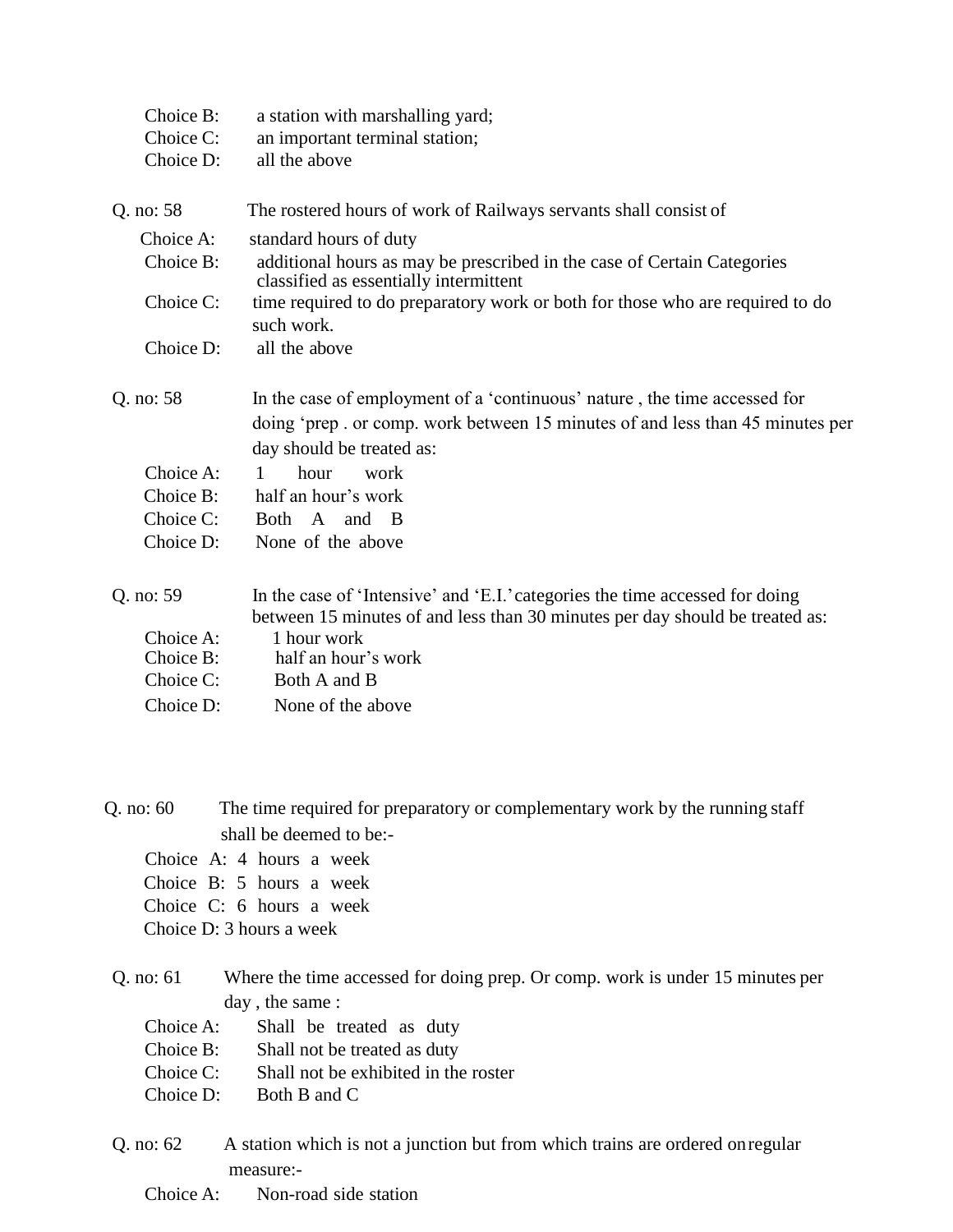| Choice B: |                   | road side station |
|-----------|-------------------|-------------------|
| Choice C: | Both A and B      |                   |
| Choice D: | None of the Above |                   |

Q. no:  $63$  Health Educators  $\&$  Family planning field workers are classified as:-

- Choice A: Intensive
- Choice B: Excluded
- Choice C: Continuous
- Choice D: None of the above

Q. no: 64 In case of running staff ordinary rate of pay includes:-

Choice A: 30% of Basic pay

Choice B: 10% of Basic Pay

Choice C: 40% of Basic Pay

Choice D: None of the above

## Q. no: 65 Short off is the period of rest between two rostered when duties of railway servant under continuous classification :-

- Choice A: less than 10 hours<br>Choice B: less than 15 hours
- less than 15 hours
- Choice C: less than 12 hours
- Choice D: None of the above
- Q. no: 66 A Long on is a period of duty (exclusive of the period or periods of breaks ) for long hours and spread over in the case of intensive workers:-
	- Choice A: 08 hours
	- Choice B: 10 hours

Choice C: 12 hours

- Choice D: None of the above
- Q. no: 67 A Long on is a period of duty (exclusive of the period or periods of breaks )for long hours and spread over\_in the case of continuous workers:-
	- Choice A: 08 hours
	- Choice B: 10 hours
	- Choice C: 12 hours
	- Choice D: None of the above
- Q. no: 68 A Long on is a period of duty (exclusive of the period or periods of breaks ) for long hours and spread over in the case of E.I workers:-
	- Choice A: 08 hours
	- Choice B: 10 hours
	- Choice C: 12 hours
	- Choice D: None of the above
- Q. no: 69 Rest of the running staff should be based on total duty , which should be reckoned form:-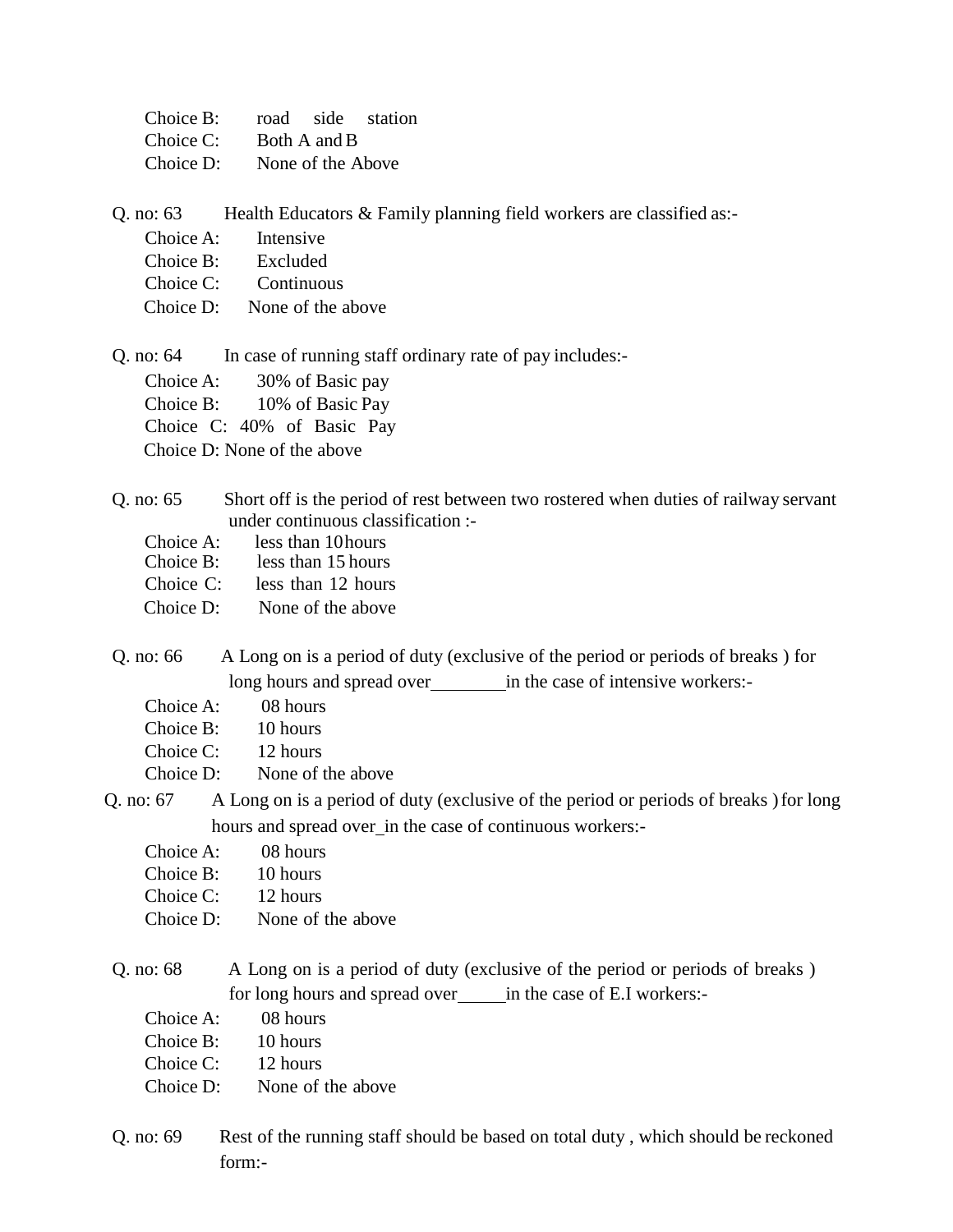|  | Choice A: Signing on to signing off |  |  |
|--|-------------------------------------|--|--|
|  | Choice B: Signing off to signing on |  |  |
|  | Choice C: Both A and B              |  |  |

- Choice D: None of the above
- Q. no: 70 The classification of employments is defined in section  $130(a)$  of chapter XIVof Indian railways Act,1989:-
	- Choice A: Continuous
	- Choice B: E.I
	- Choice C: Excluded
	- Choice D: None of the above
- Q. no: 71 The classification of employments is defined in section  $130(b)$  of chapter XIVof Indian railways Act,1989:-
	- Choice A: continuous
	- Choice B: E.I
	- Choice C: Excluded
	- Choice D: None of the above
- Q. no:  $72$  The classification of employments is defined in section 130(d) of chapter XIVof Indian railways Act,1989:-
	- Choice A: Continuous
	- Choice B: E.I
	- Choice C: Excluded
	- Choice D: Intensive

Q. no: 73 Grant of Overpayment to railway servant are dealt in:-

| Choice A: | Section $131(4)$  |
|-----------|-------------------|
| Choice B: | Section $130(a)$  |
| Choice C: | Section $130(d)$  |
| Choice D: | None of the above |

- Q.no:74 The document which shows the hours that a Railway servant is expected to be on duty is-
	- Choice A: Roster
	- Choice B: Program counter register
	- Choice C: Both A and B
	- Choice D: None of the above

Q.no:75 Regional Labour Commissioner is appointedby:-

- Choice A: Ministry of Railway
- Choice B: Labour Ministry
- Choice C: Both A and B
- Choice D: None of the above
- Q.no:76 Every Railway Administration shall send each financial yeara return to the Regional Labour Commissioner not later than:-
- Choice A: 10 May following the end of the financial year to which it relates.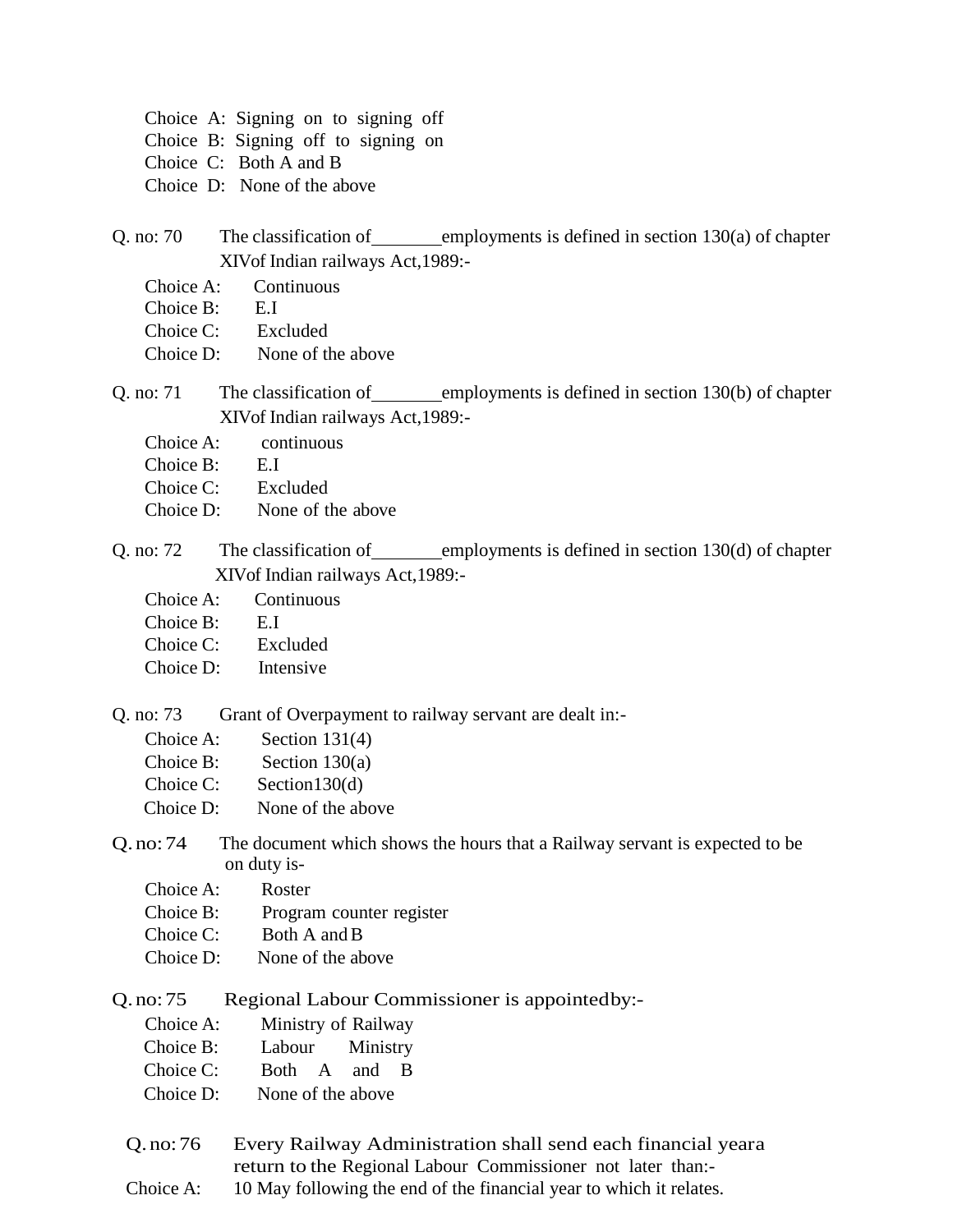| Choice B: | 15 May following the end of the financial year to which it relates                   |
|-----------|--------------------------------------------------------------------------------------|
| Choice C: | 10 May following the end of the financial year to which it relates                   |
| Choice D: | None of the above                                                                    |
|           |                                                                                      |
| Q. no: 77 | No Railway Servant except ------------------- are booked for more than 14 days       |
|           | continuously:                                                                        |
| Choice A: | Staff operating track machines                                                       |
| Choice B: | <b>Heath Educators</b>                                                               |
| Choice C: | Matron                                                                               |
| Choice D: | None of the above                                                                    |
| Q. no: 78 | Loco Running Staff who are deputed to accompany engine on trial are allowed-----     |
|           | ------- credit of time spent.                                                        |
| Choice A: | 100 percent                                                                          |
| Choice B: | 70 percent                                                                           |
| Choice C: | 50<br>percent                                                                        |
| Choice D: | None of the above                                                                    |
|           |                                                                                      |
| Q. no: 79 | The particulars of extra work done by a Railway servant shall be recorded in:-       |
| Choice A: | Roster                                                                               |
| Choice B: | Register of extra hour of work                                                       |
| Choice C: | Both A and B                                                                         |
| Choice D: | None of the above                                                                    |
|           | Q. no: 80 Period of inaction or relaxation aggregating to hour in a cycle of 8 hours |
|           |                                                                                      |
|           | will satisfy the condition of little period of rest for classification as intensive. |
| Choice A: | more than 2 hours                                                                    |
| Choice B: | less than 1 hour                                                                     |
| Choice C: | less than 4 hours                                                                    |
| Choice D: | None of the above                                                                    |
| Q.no:81   | Who is competent to declare a Railway Servant as Excluded:-                          |
| Choice A: | Ministry of Railway                                                                  |
| Choice B: | Labour Ministry                                                                      |

- Choice C: Both A and B
- Choice D: None of the above

Q.no:82 Following are not governed by HOER:-

| Choice A: | RPF staff |
|-----------|-----------|
|-----------|-----------|

- Choice B: Office Clerk
- Choice C: Matron
- Choice D: All the above
- Q.no.83 The provisions of the Railways Act on REGULATION OF HOURS OF WORK AND PERIOD OF REST shall not apply to any railway servant to whom --------------------------- applies.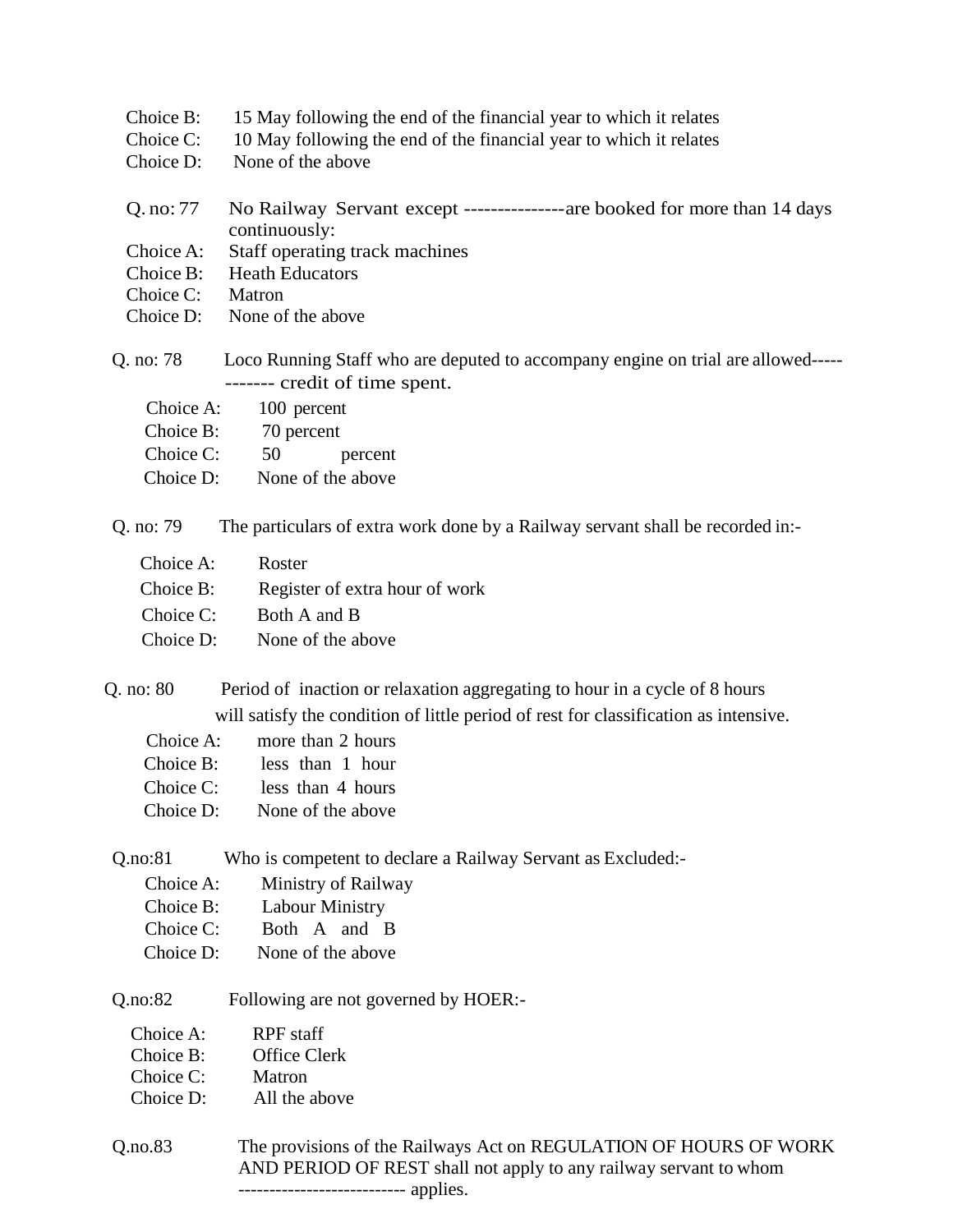- 1) the Factories Act
- 2) the Mines Act
- 3) the Railway Protection Force Act
- 4) the Merchant Shipping Act
- 5) the Minimum Wages Act

| Choice A: | $2$ and $5$ |  |
|-----------|-------------|--|
|-----------|-------------|--|

- Choice B: 1,2 and 5
- Choice C: 12,3
- Choice D: 1,2,3,4
- Choice E: 1,2,3,4,5
- Q.no.84 If the place of residence is beyond 1.6 KMs from place of work 7 hours of split duty is treated as equivalent to of normal duty.
	- Choice A: 8 hours
	- Choice B: 9 hours
	- Choice C: 10 hours
	- Choice A: None of the above
- Q.no.85 Copy of order specifying a Railway Servant to be treated as Supervisory shall be forwarded to ------
	- Choice A: GM
	- ChoiceB: Chief Labour Commissioner
	- ChoiceC: Regional Labour Commissioner
	- ChoiceD: None of the above
- Q.no.86 The duties of supervisors of Railway Labour is defined in :-
	- ChoiceA: Chapter XIV of Indian Railways Act, 1989
	- ChoiceB: Chapter XV of Indian Railways Act, 1989
	- ChoiceC: Chapter IV of Indian Railways Act, 1989
	- ChoiceD: None of the above

Q.no.87 While preparing rosters :-

|                  | Choice A: long on Should be avoided   |  |
|------------------|---------------------------------------|--|
|                  | Choice B: short off should be avoided |  |
|                  | Choice C: Both A and B                |  |
| Choice D: Only A |                                       |  |

Q.no.88 Period involving sustained attention is decided by :-

| Choice A: | controlling | authority |
|-----------|-------------|-----------|
|-----------|-------------|-----------|

- Choice B: Appointing Authority
- Choice C: Both A and B
- Choice D: None of the above
- Q.no.89 In case of emergency, who can exercise the power of competent authority to temporarily exempt the Railway servant from hours of employment rules:-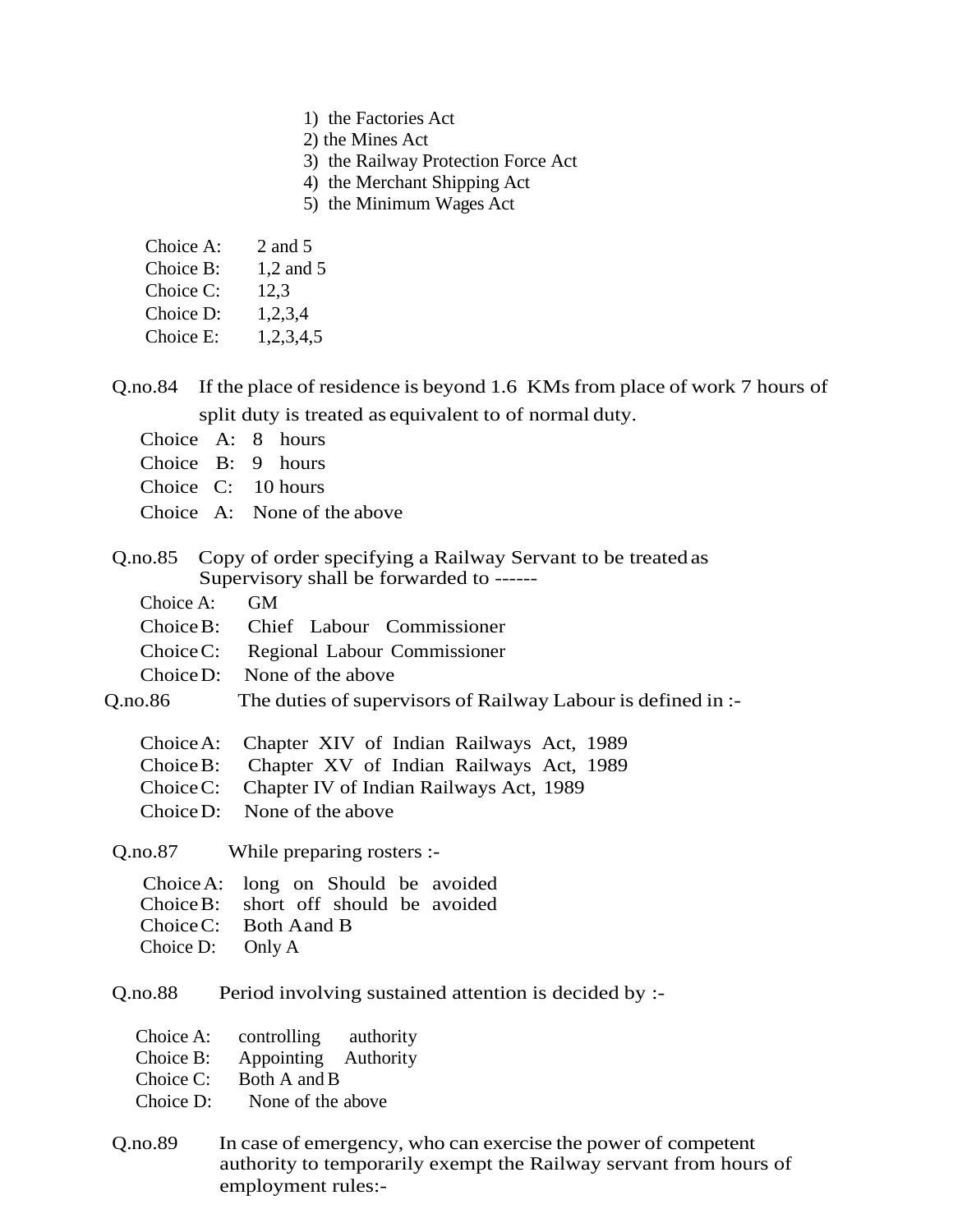- ChoiceA: Junior scale officer
- ChoiceB: an officer not less than Sr Scale
- Choice C: Both A and B
- Choice D: None of the above
- Q.no.90 Most suitable method to classify employment of Railway servant as continuous, intensive or EI is based on:-
	- ChoiceA: Factual job analysis
	- ChoiceB: Rough assessment method
	- Choice C: Both A and B
	- Choice D: None of the above
- Q.no.91 Averaging period for purpose of calculating overtime in respect of EI staff is<br>Weekly
	- Choice A:
	- Choice B: Bi Weekly
	- Choice C: Both A and B
	- Choice D: None of the above
- Q.no.92 Averaging period for purpose of calculating overtime in respect of Continuous staff is
	- Choice A: Weekly
	- Choice B: Bi Weekly
	- Choice C: Both A and B
	- Choice D: None of the above
- Q.no.93 Office clerks are classified as:-
	- Choice A: continuous
	- Choice B: excluded
	- Choice C: Both A and B
	- Choice D: None of the above
- Q.no.94 LR in respect of operating staff is:-
	- Choice A: 15%
	- Choice B: 25%
	- Choice C: 30%
	- Choice D: None of the above
- Q.no.95 Total duty is a stretch (from 'sign on' to 'sign off' ) for the Running staff Should not be exceed :-
	- Choice A: 11 hours
	- Choice B: 12 hours
	- Choice C: 09 hours
	- Choice D: None of the above
- Q.no.96 For loco pilots of all Mail/Express trains, the running duty (for the purpose of preparation of links only) should not exceed:-
	- Choice A: 11 hours
	- Choice B: 12 hours
	- Choice C: 08 hours
	- Choice D: None of the above